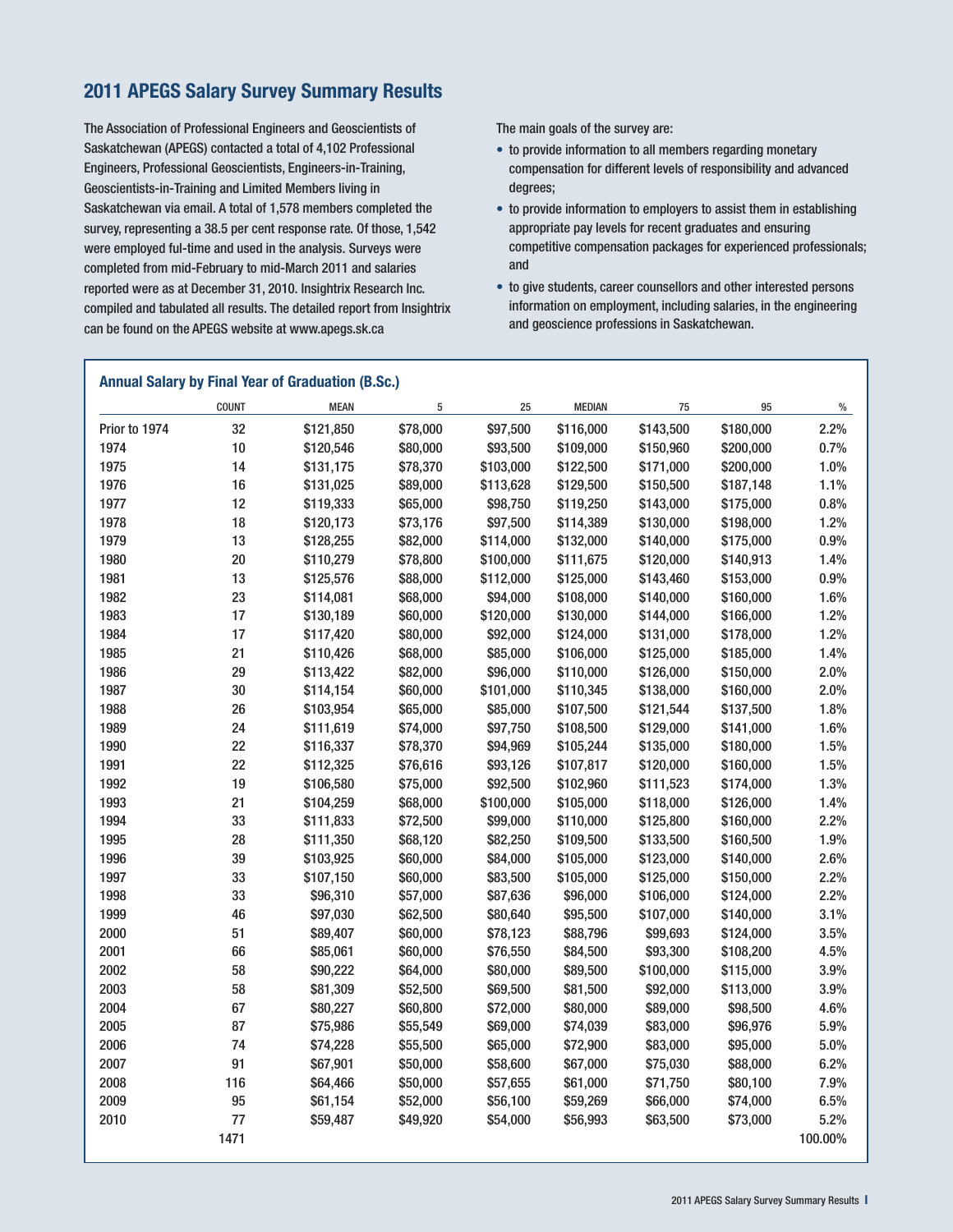| <b>Annual Salary by Designation</b> |              |             |          |           |               |           |           |         |
|-------------------------------------|--------------|-------------|----------|-----------|---------------|-----------|-----------|---------|
|                                     | <b>COUNT</b> | <b>MEAN</b> | 5        | 25        | <b>MEDIAN</b> | 75        | 95        | $\%$    |
| P.Eng.                              | 893          | \$104.998   | \$66,500 | \$82,000  | \$99,000      | \$120,000 | \$160,500 | 57.9%   |
| P.Geo.                              | 62           | \$109,437   | \$70,000 | \$87,000  | \$99,900      | \$128,000 | \$178,000 | 4.0%    |
| P.Eng. and P.Geo.                   | 16           | \$125,480   | \$67,000 | \$105,500 | \$114,000     | \$145,480 | \$206,000 | 1.0%    |
| Engineer-In-Training                | 527          | \$65,077    | \$48,548 | \$56,750  | \$62,500      | \$72,000  | \$88,660  | 34.2%   |
| Geoscientist-In-Training            | 38           | \$80,291    | \$62,400 | \$72,000  | \$78,000      | \$87,000  | \$115,000 | 2.5%    |
| <b>Limited Member</b>               | 6            | \$109,667   | \$73,000 | \$76,000  | \$116,000     | \$130,000 | \$147,000 | 0.4%    |
|                                     | 1542         |             |          |           |               |           |           | 100.00% |

## **Annual Salary by Discipline**

|                             | <b>COUNT</b> | <b>MEAN</b> | 5        | 25       | <b>MEDIAN</b> | 75        | 95        | $\%$    |
|-----------------------------|--------------|-------------|----------|----------|---------------|-----------|-----------|---------|
| Ag. & Forestry              | 46           | \$83,959    | \$45,000 | \$62,000 | \$81,056      | \$103,000 | \$130,000 | 3.0%    |
| Chem., Ceramic & Metal.     | 86           | \$94,318    | \$54,500 | \$70,400 | \$85,000      | \$115,000 | \$168,000 | 5.6%    |
| Civil                       | 337          | \$89,512    | \$55,000 | \$66,000 | \$80,088      | \$105,000 | \$150,000 | 21.9%   |
| Elec. & Eng. Physics        | 330          | \$88,797    | \$50,376 | \$66,000 | \$82,750      | \$103,000 | \$148,000 | 21.4%   |
| Environmental               | 133          | \$82,274    | \$53,000 | \$62,000 | \$76,000      | \$98,000  | \$125,000 | 8.6%    |
| Geo., Mining, Petro.Eng.    | 133          | \$102,897   | \$57,500 | \$70,400 | \$92,900      | \$125,000 | \$175,000 | 8.6%    |
| Geosciences, Geology        | 79           | \$100.166   | \$67,000 | \$80,000 | \$88,000      | \$113,800 | \$178,000 | 5.1%    |
| Mech. & Industrial          | 384          | \$92,385    | \$54,000 | \$66,000 | \$86,250      | \$110,000 | \$150,000 | 24.9%   |
| <b>Software Engineering</b> | 14           | \$78,679    | \$36,000 | \$62,500 | \$74,545      | \$92,000  | \$144,000 | 0.9%    |
|                             | 1542         |             |          |          |               |           |           | 100.00% |

|                                 | <b>COUNT</b> | <b>MEAN</b> | 5        | 25        | <b>MEDIAN</b> | 75        | 95        | $\%$    |
|---------------------------------|--------------|-------------|----------|-----------|---------------|-----------|-----------|---------|
| Corp. Mgmt.                     | 116          | \$137,319   | \$75,000 | \$111,650 | \$129,250     | \$154,000 | \$220,000 | 7.5%    |
| Design                          | 351          | \$76,766    | \$52,300 | \$59,500  | \$71,000      | \$86,700  | \$120,000 | 22.8%   |
| Inspec./Res. Services           | 49           | \$70,369    | \$50,173 | \$57,750  | \$65,000      | \$78,000  | \$112,000 | 3.2%    |
| <b>Marketing/Sales</b>          | 14           | \$111.153   | \$51.200 | \$70,000  | \$95,500      | \$150,000 | \$252,000 | 0.9%    |
| <b>Operating or Maintenance</b> | 90           | \$89,287    | \$61,000 | \$72,000  | \$84,000      | \$105,000 | \$125,000 | 5.8%    |
| <b>Other</b>                    | 56           | \$82,177    | \$50,000 | \$62,750  | \$75,000      | \$100,000 | \$129,000 | 3.6%    |
| Project Admin.                  | 70           | \$79,558    | \$54,000 | \$62,000  | \$74,000      | \$90,000  | \$124,000 | 4.5%    |
| Project/Op. Mgmt.               | 601          | \$96,468    | \$56,847 | \$71,940  | \$92,000      | \$113,800 | \$154,000 | 39.0%   |
| Reg. Approvals/Enforce.         | 45           | \$80,690    | \$54,200 | \$69,432  | \$84,000      | \$91,000  | \$111,200 | 2.9%    |
| Research/Planning               | 115          | \$82,159    | \$45,000 | \$66,450  | \$82,000      | \$95,000  | \$124,000 | 7.5%    |
| Teaching                        | 35           | \$97,670    | \$65,000 | \$83,210  | \$95,000      | \$113,600 | \$137,000 | 2.3%    |
|                                 | 1542         |             |          |           |               |           |           | 100.00% |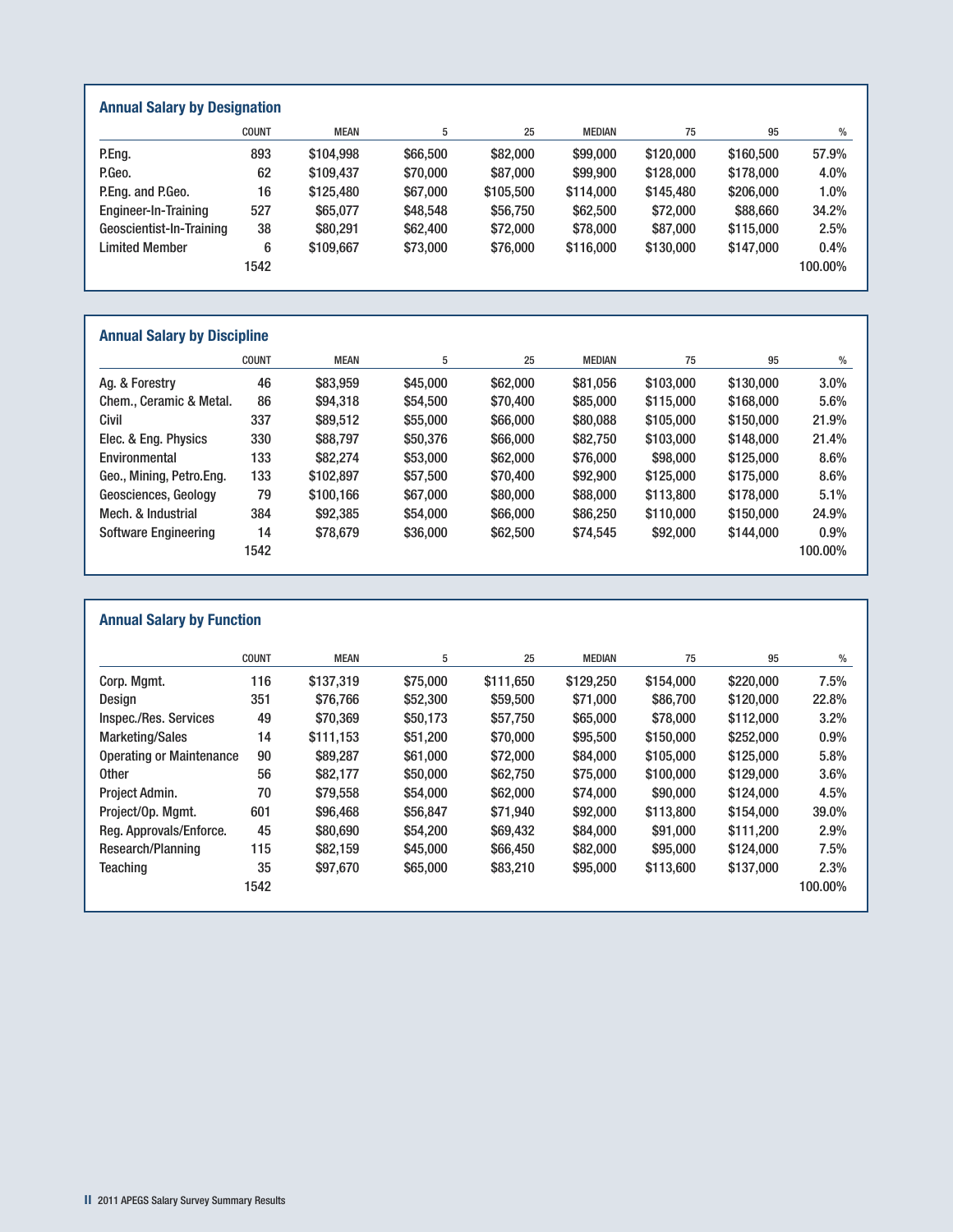|                                | <b>COUNT</b> | <b>MEAN</b> | 5        | 25       | <b>MEDIAN</b> | 75        | 95        | %       |
|--------------------------------|--------------|-------------|----------|----------|---------------|-----------|-----------|---------|
| <b>Construc. of Facilities</b> | 135          | \$84,416    | \$55,000 | \$60,800 | \$75,000      | \$100,000 | \$150,000 | 8.8%    |
| Consulting                     | 392          | \$84,945    | \$53,000 | \$60,450 | \$75,000      | \$98,500  | \$150,000 | 25.4%   |
| Education                      | 54           | \$97,381    | \$45,000 | \$80,000 | \$90,500      | \$117,000 | \$147,000 | 3.5%    |
| <b>Environ./Public Safety</b>  | 63           | \$87,205    | \$56,000 | \$69,848 | \$85,000      | \$99,000  | \$124.200 | 4.1%    |
| Freight/Passenger Trans.       | 41           | \$85,312    | \$58,000 | \$64,665 | \$84,300      | \$99,240  | \$127.061 | 2.7%    |
| Manufac./Processing            | 174          | \$83,467    | \$49,300 | \$60,000 | \$74.950      | \$99,693  | \$142,825 | 11.3%   |
| <b>Other</b>                   | 55           | \$89.111    | \$41,600 | \$59,500 | \$83,000      | \$107,000 | \$175,000 | 3.6%    |
| <b>Resource Industry</b>       | 342          | \$104,088   | \$62,500 | \$77,000 | \$95,000      | \$125,000 | \$171.000 | 22.2%   |
| <b>Support Services</b>        | 30           | \$83,745    | \$50,376 | \$66,722 | \$79,545      | \$103,600 | \$135,000 | 1.9%    |
| <b>Utilities</b>               | 256          | \$94.064    | \$55,008 | \$72,277 | \$91,290      | \$110,000 | \$150,000 | 16.6%   |
|                                | 1542         |             |          |          |               |           |           | 100.00% |

| <b>Annual Salary by Degrees</b>       |              |             |          |          |               |           |           |         |
|---------------------------------------|--------------|-------------|----------|----------|---------------|-----------|-----------|---------|
|                                       | <b>COUNT</b> | <b>MEAN</b> | 5        | 25       | <b>MEDIAN</b> | 75        | 95        | $\%$    |
| Bachelor's Degree or academically     |              |             |          |          |               |           |           |         |
| qualified for registration            | 1030         | \$88,256    | \$54,000 | \$64,000 | \$80,000      | \$103,000 | \$150,000 | 66.8%   |
| <b>Qualification between Bachelor</b> |              |             |          |          |               |           |           |         |
| and Master's degree                   | 201          | \$94,271    | \$57,194 | \$72,000 | \$86,000      | \$110,000 | \$150,000 | 13.0%   |
| <b>Master's Degree</b>                | 218          | \$96,080    | \$55,000 | \$72,000 | \$88,436      | \$115,000 | \$172.597 | 14.1%   |
| <b>Qualification between Master's</b> |              |             |          |          |               |           |           |         |
| and Doctorate Degree                  | 28           | \$115,472   | \$55,000 | \$83,605 | \$102,000     | \$152,000 | \$220,000 | 1.8%    |
| <b>Doctorate Degree</b>               | 65           | \$100,459   | \$50,000 | \$85,000 | \$100,000     | \$117,000 | \$144,000 | 4.2%    |
|                                       | 1542         |             |          |          |               |           |           | 100.00% |

| <b>Annual Salary by Experience</b> |             |          |           |               |           |           |         |  |  |  |
|------------------------------------|-------------|----------|-----------|---------------|-----------|-----------|---------|--|--|--|
| <b>COUNT</b>                       | <b>MEAN</b> | 5        | 25        | <b>MEDIAN</b> | 75        | 95        | $\%$    |  |  |  |
| 81                                 | \$59,170    | \$44,343 | \$52,500  | \$55,200      | \$62,500  | \$75,000  | 5.3%    |  |  |  |
| 30                                 | \$66,625    | \$40,000 | \$56,100  | \$60,000      | \$70,400  | \$98,000  | 1.9%    |  |  |  |
| 79                                 | \$62,021    | \$51,840 | \$56,000  | \$58,000      | \$67,000  | \$77,000  | 5.1%    |  |  |  |
| 95                                 | \$64,933    | \$45,000 | \$57,000  | \$63,400      | \$72,000  | \$86,000  | 6.2%    |  |  |  |
| 143                                | \$69,298    | \$54,000 | \$58,800  | \$65,000      | \$75,030  | \$101,000 | 9.3%    |  |  |  |
| 98                                 | \$76,391    | \$55,000 | \$65,000  | \$73,414      | \$84,000  | \$100,300 | 6.4%    |  |  |  |
| 114                                | \$78,789    | \$60,000 | \$70,000  | \$77,973      | \$86,500  | \$99,600  | 7.4%    |  |  |  |
| 81                                 | \$80,198    | \$60,800 | \$72,000  | \$78,000      | \$89,000  | \$110,000 | 5.3%    |  |  |  |
| 112                                | \$86,096    | \$60,000 | \$75,000  | \$85,000      | \$94,150  | \$115,000 | 7.3%    |  |  |  |
| 117                                | \$92,629    | \$62,000 | \$80,640  | \$92,000      | \$103,000 | \$125,000 | 7.6%    |  |  |  |
| 76                                 | \$98,089    | \$57,000 | \$83,321  | \$96,550      | \$109,000 | \$144,000 | 4.9%    |  |  |  |
| 71                                 | \$109,872   | \$74,900 | \$91,000  | \$105,000     | \$123,000 | \$150,000 | 4.6%    |  |  |  |
| 78                                 | \$110,287   | \$60,000 | \$90,000  | \$110,000     | \$126,000 | \$160,000 | 5.1%    |  |  |  |
| 60                                 | \$115,263   | \$67,500 | \$96,776  | \$110,000     | \$132,500 | \$180,000 | 3.9%    |  |  |  |
| 102                                | \$114,931   | \$80,000 | \$96,000  | \$110,000     | \$128,719 | \$160,000 | 6.6%    |  |  |  |
| 205                                | \$130,971   | \$80,000 | \$105,000 | \$123,600     | \$150,000 | \$210,000 | 13.3%   |  |  |  |
|                                    |             |          |           |               |           |           | 100.00% |  |  |  |